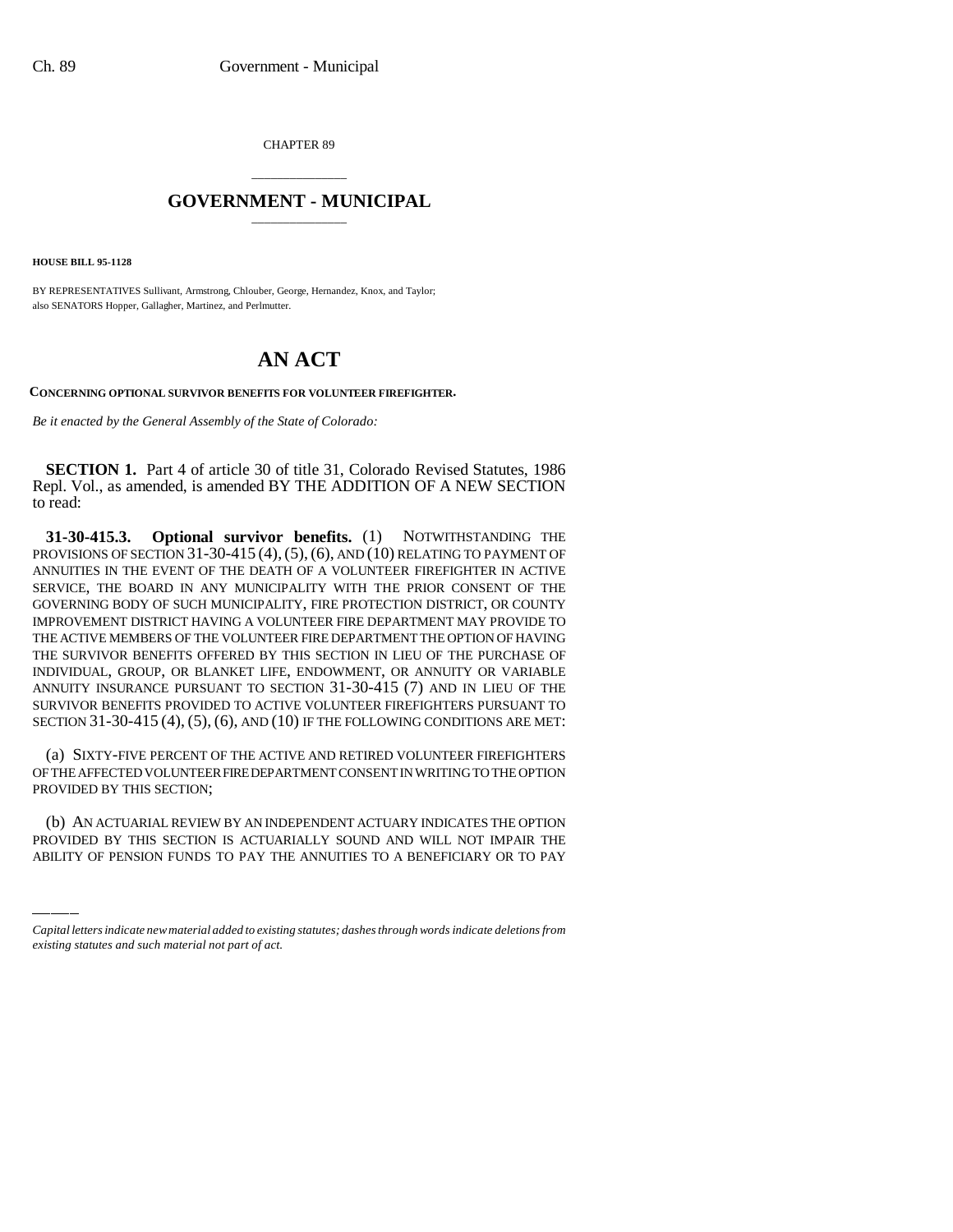## PENSIONS; AND

(c) IF A MUNICIPALITY INTENDS TO PROVIDE THE OPTION PROVIDED BY THIS SECTION, THE GOVERNING BOARD OF THE MUNICIPALITY CONSENTS TO THE OPTION.

(2) THE GOVERNING BODY OF A MUNICIPALITY OR THE BOARD OF A FIRE PROTECTION DISTRICT OR COUNTY IMPROVEMENT DISTRICT HAVING A VOLUNTEER FIRE DEPARTMENT THAT INTENDS TO PROVIDE THE OPTION PROVIDED BY THIS SECTION SHALL DETERMINE WHETHER THE SURVIVOR BENEFITS ARE ALLOWED ONLY IF THE VOLUNTEER FIREFIGHTER DIES WHILE ON DUTY AND SHALL DETERMINE THE BENEFIT AMOUNT EQUAL TO UP TO ONE HUNDRED PERCENT OF THE AMOUNT OF THE PENSION THE VOLUNTEER FIREFIGHTER WOULD HAVE BEEN ENTITLED TO UNDER THIS PART 4 IF THE VOLUNTEER FIREFIGHTER HAD RETIRED IMMEDIATELY BEFORE THE VOLUNTEER FIREFIGHTER'S DEATH. IF SURVIVOR BENEFITS ARE PROVIDED PURSUANT TO SUBSECTION (1) OF THIS SECTION TO THE MEMBERS OF A VOLUNTEER FIRE DEPARTMENT AND IF A VOLUNTEER FIREFIGHTER WHO IS A MEMBER OF SUCH FIRE DEPARTMENT DIES ON DUTY OR, IF AUTHORIZED BY THE GOVERNING BODY OR BOARD, OFF DUTY, A SPOUSE, DEPENDENT CHILD, OR DEPENDENT PARENT OF THE VOLUNTEER FIREFIGHTER OR, LACKING SUCH DEPENDENTS, ANY OTHER BENEFICIARY WHO IS A NATURAL PERSON AND WHO HAS BEEN DESIGNATED BY THE VOLUNTEER FIREFIGHTER SHALL RECEIVE A MONTHLY ANNUITY IN THE AMOUNT DETERMINED PURSUANT TO THIS SUBSECTION (2).

(3) IF SURVIVOR BENEFITS ARE PROVIDED PURSUANT TO SUBSECTION (1) OF THIS SECTION, THE BOARD SHALL PAY THE ANNUITY AUTHORIZED BY THIS SECTION TO THE DESIGNATED BENEFICIARY OR TO THE LEGAL GUARDIAN OF THE DESIGNATED BENEFICIARY WHO IS A CHILD UNDER THE AGE OF EIGHTEEN AS FOLLOWS:

(a) UNTIL THE DEATH OF THE BENEFICIARY;

(b) IF THE BENEFICIARY IS A CHILD UNDER THE AGE OF EIGHTEEN, UNTIL THE DEATH OF THE CHILD OR UNTIL THE CHILD IS EIGHTEEN YEARS OF AGE;

(c) IF THE BENEFICIARY IS A FULL-TIME STUDENT IN AN EDUCATIONAL OR VOCATIONAL INSTITUTION, UNTIL THE BENEFICIARY IS TWENTY-THREE YEARS OF AGE;

(d) IF THE BENEFICIARY IS THE SURVIVING SPOUSE, UNTIL THE SURVIVING SPOUSE REMARRIES; OR

(e) UNTIL THE PROCEEDS OF THE INSURANCE POLICIES PROVIDED IN SUBSECTION (4) OF THIS SECTION AND THE ACCRUED INTEREST ON SUCH INSURANCE PROCEEDS ARE EXHAUSTED.

(4) TO PAY THE COSTS OF THE OPTION PROVIDED PURSUANT TO THIS SECTION, THE BOARD SHALL INSURE MEMBERS OF THE VOLUNTEER FIRE DEPARTMENT BY INSURANCE POLICIES OF INDIVIDUAL, GROUP, OR BLANKET LIFE, ENDOWMENT, OR ANNUITY INSURANCE OR VARIABLE ANNUITY INSURANCE. THE PENSION FUND IS THE BENEFICIARY OF THESE INSURANCE POLICIES, AND THE PROCEEDS OF THESE INSURANCE POLICIES SHALL BE PAID TO THE BOARD AS AN ADDITION TO THE FUND. PAYMENT OF THE PREMIUMS ON THESE POLICIES SHALL BE PAID FROM THE EXISTING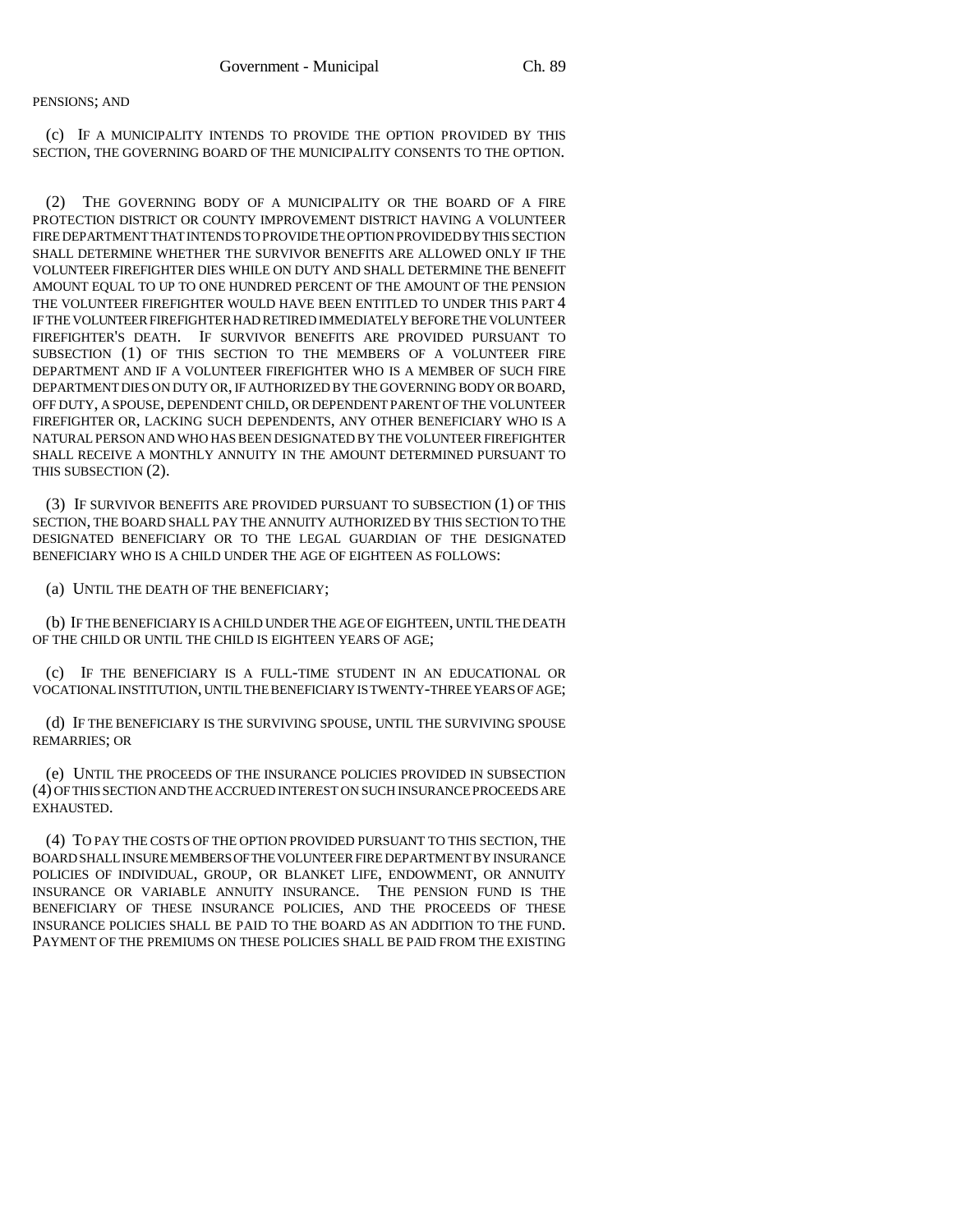## Ch. 89 Government - Municipal

PENSION FUND ASSETS, FROM ADDITIONAL LOCAL CONTRIBUTIONS MADE TO THE EXISTING PENSION FUND FOR PAYMENT OF THE PREMIUMS, OR BOTH; EXCEPT THAT, NOTWITHSTANDING THE PROVISIONS OF SECTION 31-30-1014 CONCERNING THE AMOUNT OF STATE CONTRIBUTIONS TO THE PENSION FUND, ADDITIONAL STATE CONTRIBUTIONS SHALL NOT BE MADE TO THE EXISTING PENSION FUND ASSETS FOR PAYMENT OF THE PREMIUMS ON THESE POLICIES OR AS A RESULT OF ADDITIONAL LOCAL CONTRIBUTIONS MADE TO THE EXISTING PENSION FUND FOR PAYMENT OF THE **PREMIUMS** 

(5) IF SURVIVOR BENEFITS ARE PROVIDED PURSUANT TO SUBSECTION (1) OF THIS SECTION AND IF A FIREFIGHTER TERMINATES ACTIVE DUTY BEFORE RETIREMENT, THE BOARD MAY ALLOW THE FIREFIGHTER TO PURCHASE ANY INSURANCE POLICY THAT WAS PURCHASED PURSUANT TO SUBSECTION (4) OF THIS SECTION AT A PRICE EQUAL TO THE CASH VALUE OF THE POLICY. IF THE FIREFIGHTER DOES NOT PURCHASE THE POLICY, THE BOARD SHALL SURRENDER THE POLICY FOR ITS CASH VALUE. MONEYS OBTAINED BY THE BOARD PURSUANT TO THIS SUBSECTION (5) SHALL BE DEPOSITED IN THE PENSION FUND AND USED TO PAY THE COSTS OF THE SURVIVOR BENEFITS PROVIDED PURSUANT TO THIS SECTION.

(6) THE SURVIVOR BENEFITS PROVIDED PURSUANT TO SUBSECTION (1) OF THIS SECTION MAY BE TERMINATED AT ANY TIME BY EITHER:

(a) A VOTE TO TERMINATE BY THE GOVERNING BODY OF THE MUNICIPALITY OR THE BOARD OF THE FIRE PROTECTION DISTRICT OR COUNTY IMPROVEMENT DISTRICT HAVING A VOLUNTEER FIRE DEPARTMENT;

(b) A VOTE TO TERMINATE APPROVED BY SIXTY-FIVE PERCENT OF THE MEMBERS OF THE VOLUNTEER FIRE DEPARTMENT.

**SECTION 2.** 31-30-405 (1), Colorado Revised Statutes, 1986 Repl. Vol., is amended to read:

**31-30-405. State treasurer to pay over funds.** (1) Moneys in said firemen's FIREFIGHTERS' pension fund shall be for the use and benefit of the members and their surviving spouses, dependent children, and dependent parents, AND OTHER BENEFICIARIES in accordance with the provisions of this part 4 and part 5 of this article.

**SECTION 3.** 31-30-415 (4), (5), (6), (9), and (10), Colorado Revised Statutes, 1986 Repl. Vol., as amended, are amended to read:

**31-30-415. Volunteer firefighters' pensions - blanket insurance.** (4) If any volunteer member of any fire department in any municipality, fire protection district, or county improvement district dies from injuries received while in the line of duty as a fireman FIREFIGHTER, leaving a surviving spouse, it is the duty of the board in said municipality, fire protection district, or county improvement district to pay such surviving spouse, EXCEPT AS PROVIDED IN SECTION 31-30-415.3, a monthly annuity in such an amount as it deems proper and necessary, not to exceed one hundred fifty dollars per month, or within limits as are prescribed by municipal ordinance or by rules and regulations of the board of the affected municipality, fire protection district, or county improvement district so long as the surviving spouse remains unmarried.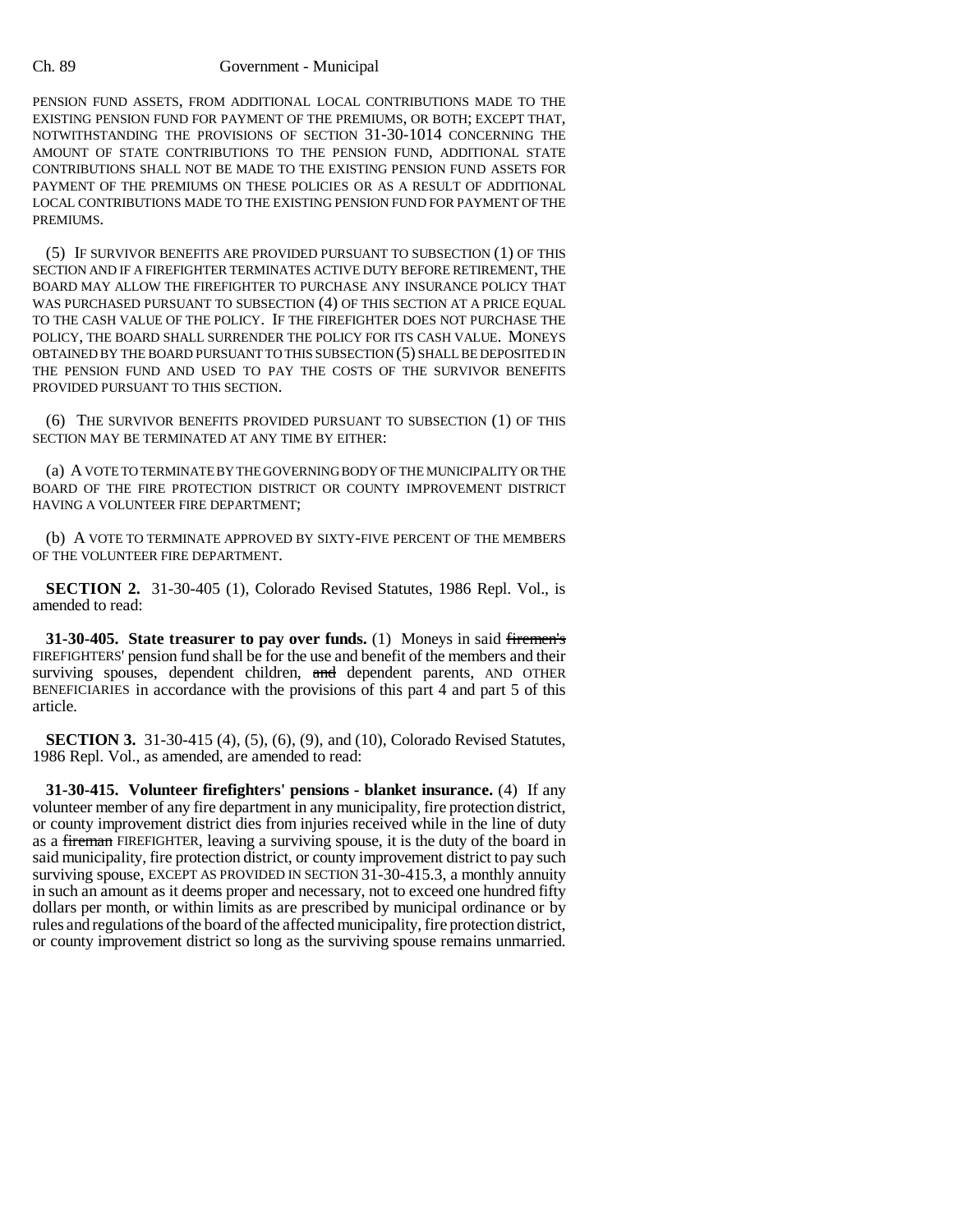No dissolution of a subsequent marriage shall have the effect of reinstating said surviving spouse on the pension or benefit roll or authorizing the granting of a pension or benefit.

(5) If there is no surviving spouse, as limited and described in subsection (4) of this section, but there is a surviving child under eighteen years of age, the said board shall order a monthly payment of an annuity, EXCEPT AS PROVIDED IN SECTION 31-30-415.3, in such amount as it deems proper or necessary, not to exceed an aggregate of one hundred fifty dollars per month, or within limits as prescribed by municipal ordinance or by rules and regulations of the board of the affected municipality, fire protection district, or county improvement district to the guardian of said child for said child, to continue until each such child reaches the age of eighteen years.

(6) In the event there is no surviving spouse, as limited and described in subsection (4) of this section, or child but there is a surviving dependent parent of said deceased fireman FIREFIGHTER, it is the duty of the board in said municipality, fire protection district, or county improvement districts to pay the dependent parent a monthly annuity, EXCEPT AS PROVIDED IN SECTION 31-30-415.3, in such an amount as it deems proper and necessary, not to exceed one hundred fifty dollars per month, or within limits as are prescribed by municipal ordinance or by rules and regulations of the board of the affected municipality, fire protection district, or county improvement district so long as the dependent parent remains unmarried. No dissolution of a subsequent marriage shall have the effect of reinstating said dependent parent on the pension or benefit roll or authorizing the granting of a pension or benefit.

(9) In the event of dissolution, for any reason, of fire departments whereby the services of firemen FIREFIGHTERS or fire departments are discontinued, the firemen FIREFIGHTERS or their surviving spouses, and dependent parents, and children, AND OTHER BENEFICIARIES receiving benefits at the time of such dissolution shall continue to receive such benefits in accordance with the provisions of this part 4. Assets of the pension funds shall be transferred with other assets of the department and shall be administered by the board of trustees of the successor pension fund. In no event shall the rate of compensation be altered either after commencement of proceedings for dissolution has occurred or after its completion. After attaining fifty years of age, any fireman FIREFIGHTER having accrued ten or more years of active service at the time of such dissolution shall be granted an annuity, prorated in accordance with the number of years of service and the amount of annuity being paid for age and service pensions by the board of trustees of such pension fund at the time of such dissolution.

(10) In the event of the death of any retired, pensioned volunteer fireman FIREFIGHTER or of any volunteer fireman FIREFIGHTER who has served the requisite number of years for retirement under subsection (8) of this section, regardless of age, who leaves a surviving spouse, the board of said fund may grant an annuity, EXCEPT AS PROVIDED IN SECTION 31-30-415.3, in a sum of money not to exceed fifty percent of the current pension payment for retired volunteer firemen FIREFIGHTERS if the pension fund is determined to be actuarially sound. In the event the voluntary VOLUNTEER fireman FIREFIGHTER has less than twenty years of active service, the annuity to the surviving spouse shall be prorated based upon the number of years of service. Said annuity to the surviving spouse shall remain in effect so long as the surviving spouse remains unmarried. No dissolution of a subsequent marriage shall